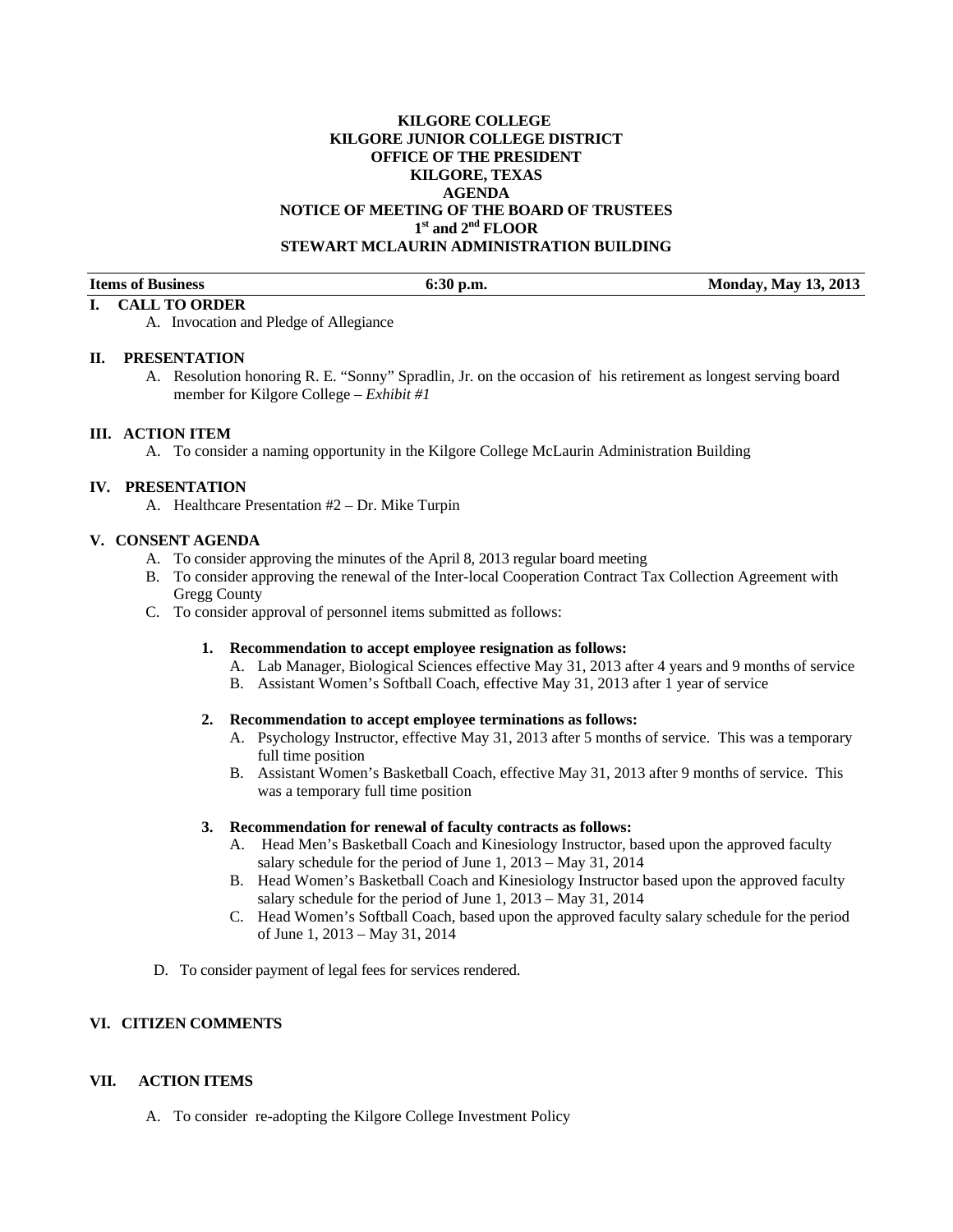- B. To consider approval of the 2013-2014 KC Catalog
- C. To consider approval of an external auditor for FY13 *Exhibit #2*
- D. To consider the administration's recommendation to continue with documentation to lease and renovate the Kilgore College Health Sciences Center at Laird Hospital authorizing engineering and architectural services up to an additional \$10,000
- E. To consider a recommendation from the Board Nominating Committee regarding officers of the Board for 2013-2015
- F. To consider nominations for the TIRZ board

## **VIII. EXECUTIVE SESSION**

 Adjournment to executive session pursuant to Texas Government Code Sections 551.071 - 551.084, the Open Meetings Act, for the following purposes:

"The Board has adjourned to executive session at \_\_\_\_\_\_\_ p.m. on **May 13, 2013."** 

PERSONNEL: (Government Code 551.074)

LEGAL: (Government Code 551.071)

For the purpose of a private consultation with the Board's attorney on any or all subjects or matters authorized by

law.

REAL ESTATE: (Government Code 551.072)

RECONVENING IN OPEN MEETING

 **"The Board has reconvened in open session at \_\_\_\_\_\_\_\_ p.m. on May 13, 2013."** 

IF, DURING THE COURSE OF THE MEETING COVERED BY THIS NOTICE, THE BOARD SHOULD DETERMINE THAT A CLOSED OR EXECUTIVE MEETING OR SESSION OF THE BOARD SHOULD BE HELD OR IS REQUIRED IN RELATION TO ANY ITEM INCLUDED IN THIS NOTICE, THEN SUCH CLOSED OR EXECUTIVE MEETING OR SESSION AS AUTHORIZED BY SECTION 551.001 ET SEQ. OF THE TEXAS GOVERNMENT CODE (THE OPEN MEETINGS ACT) WILL BE HELD BY THE BOARD AT THAT DATE, HOUR AND PLACE GIVEN IN THIS NOTICE OR AS SOON AFTER THE COMMENCEMENT OF THE MEETING COVERED BY THIS NOTICE AS THE BOARD MAY CONVENIENTLY MEET IN SUCH CLOSED OR EXECUTIVE MEETING OR SESSION CONCERNING ANY AND ALL SUBJECTS AND FOR ANY AND ALL PURPOSES PERMITTED BY SECTIONS 551.071-551.084, INCLUSIVE, OF THE OPEN MEETINGS ACT.

Should any final action, final decision, or final vote be required in the opinion of the Board with regard to any matter considered in such closed or executive meeting or session, then such final action, final decision, or final vote shall be at either:

- a. the open meeting covered by this notice upon the reconvening of this public meeting, or
- b. at a subsequent public meeting of the Board upon notice thereof, as the Board shall determine.

# **IX. DISCUSSION ITEMS**

A. Budget Reports